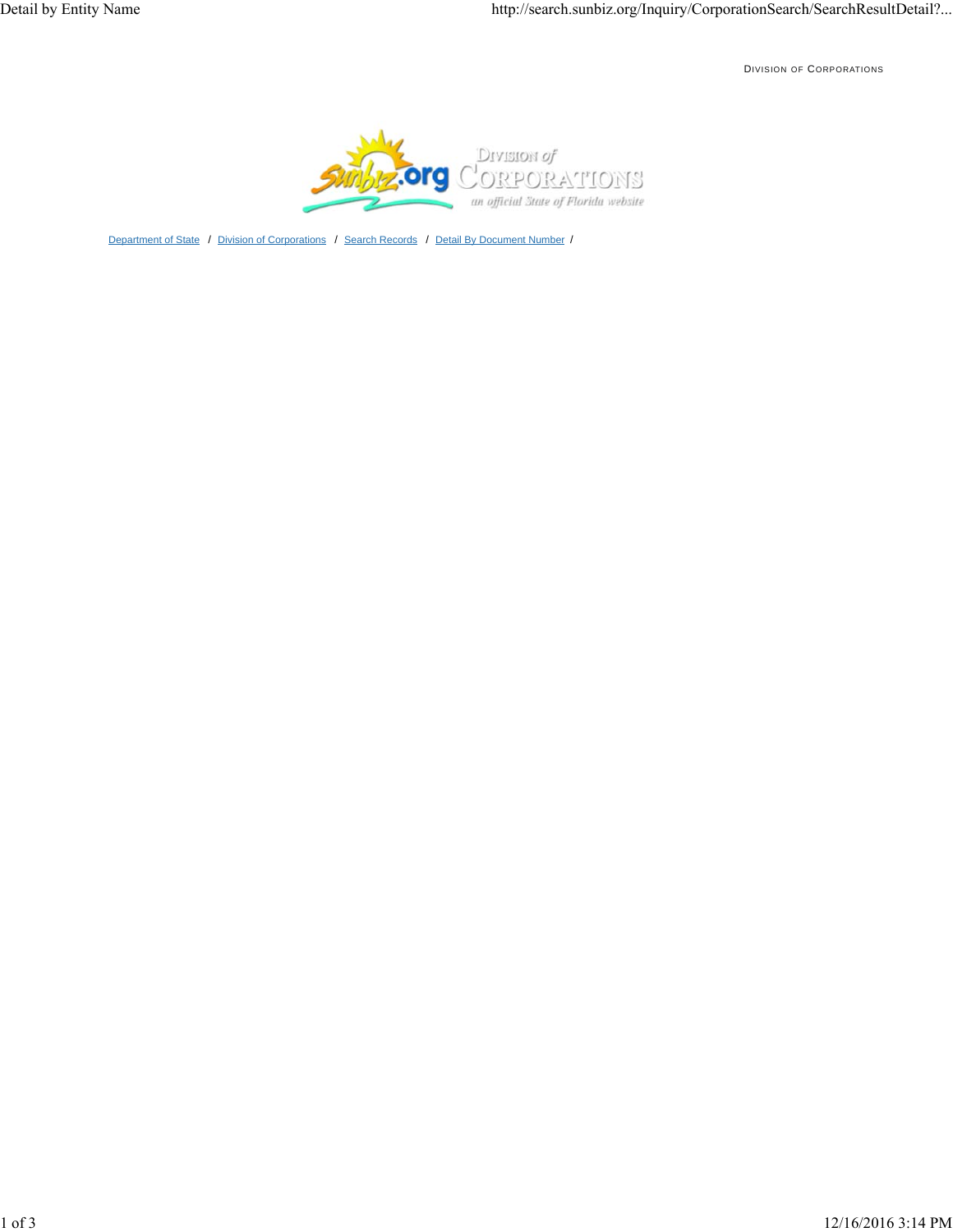# **Detail by Entity Name**

Florida Limited Liability Company RIR1984, LLC

## **Filing Information**

| <b>Document Number</b>      | L14000032901          |
|-----------------------------|-----------------------|
| <b>FEI/EIN Number</b>       | 46-4931016            |
| Date Filed                  | 02/26/2014            |
| <b>State</b>                | FI.                   |
| <b>Status</b>               | <b>INACTIVE</b>       |
| <b>Last Event</b>           | VOLUNTARY DISSOLUTION |
| <b>Event Date Filed</b>     | 10/12/2016            |
| <b>Event Effective Date</b> | 10/12/2016            |

#### **Principal Address**

12 SOUTHEAST 10TH AVENUE SUITE 1 FORT LAUDERDALE, FL 33301

#### **Mailing Address**

12 SOUTHEAST 10TH AVENUE SUITE 1 FORT LAUDERDALE, FL 33301

## **Registered Agent Name & Address**

RUDDIE, RICHART D 12 SOUTHEAST 10TH AVENUE SUITE 1 FORT LAUDERDALE, FL 33301

Name Changed: 04/18/2016

**Authorized Person(s) Detail**

**Name & Address**

Title AMBR

RUDDIE, RICHART T 12 SOUTHEAST 10TH AVENUE FORT LAUDERDALE, FL 33301

Title AMBR

BLANK, RYAN W 12 SOUTHEAST 10TH AVENUE FORT LAUDERDALE, FL 33301

# **Annual Reports**

| <b>Report Year</b> | <b>Filed Date</b> |
|--------------------|-------------------|
| 2015               | 04/18/2016        |
| 2016               | 04/18/2016        |

#### **Document Images**

10/12/2016 -- VOLUNTARY DISSOLUTION View image in PDF format